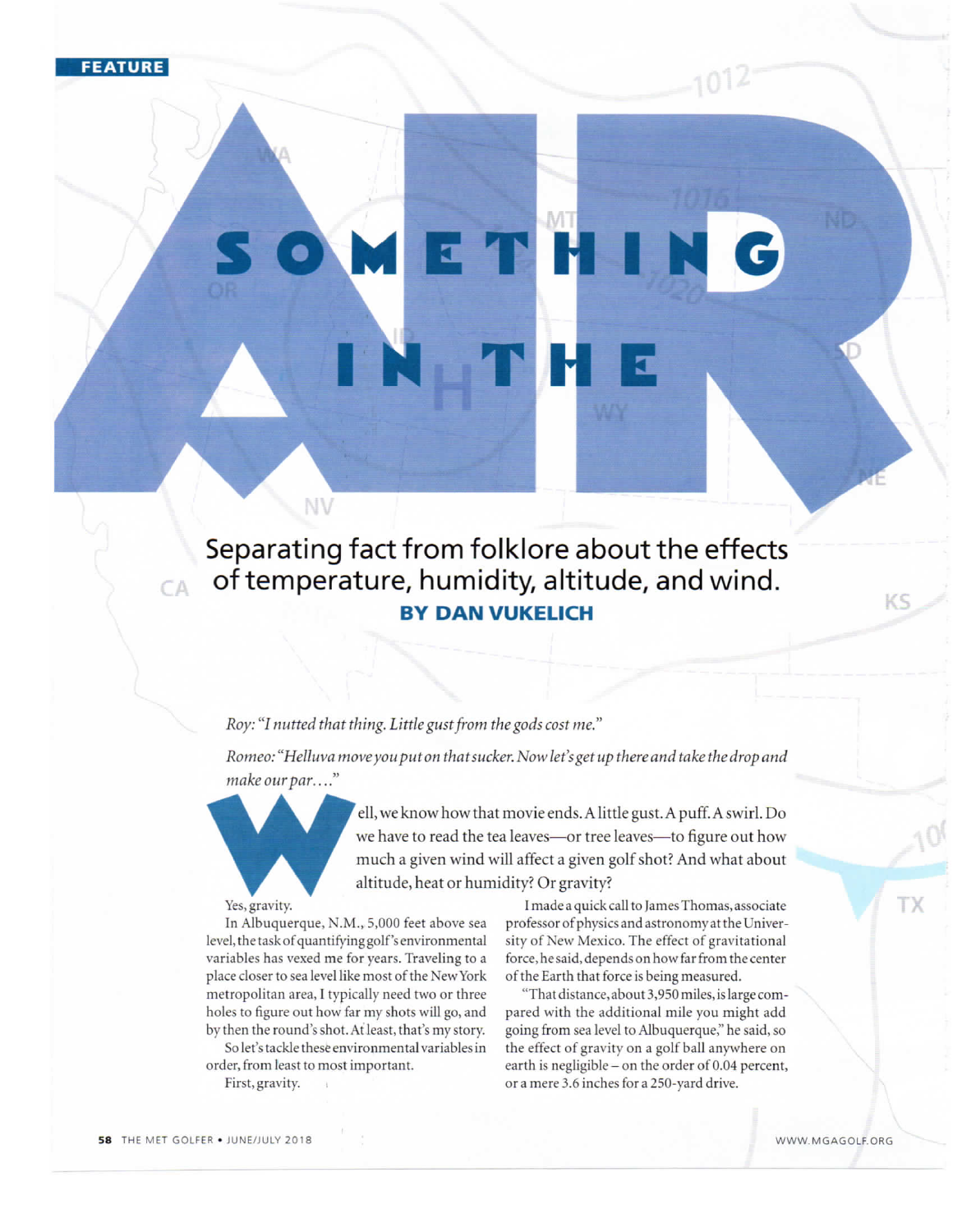#### So, no, not gravity.

But here's a fact you'1l likely read here and nowhere else: The effect of a golf shot's direction of travel relative to the rotation of the Earth can be calculated. Hitting east to west, against the Earth's rotational direction, means your shot will travel farther than the same shot hit west to east. If you doubt this, talk to a military sniper who actually has to do this calculation to "lead" his target enough to compensate for the Earth's movement beneath the bullet in flight.

The difference, about 3 inches over 1,000 yards, matters when a rifle shot has to travel that far to reach a target the size of a human organ. For us, trying to hit a fairway or a green over a distance of 200 yards or so, it's less than an inch-like gravity, not worth figuring into my calculations.

Next,humidity.Livinginthedesert,Iassumed that when I played at Bandon Dunes in a light fog, humidity was to blame for my puny drives. Here, too, Professor Thomas set me straight. Higher humidity actually increases your drive's distance.

Although we think of humidity as making the air"heavy,"amoleculeofwatervaporhaslessmass than the molecule of air it displaces; humid air is lighter and "easier for the golf ball to push aside," Thomas said. But again, the effect is slight  $-$  just 0.5 percent, or I .25 yards, for a 250-yard drive hit on a muggy day in which the relative humidity is above 50 percent.

Next came temperature. This is where the guys whomaketheirlivingdesigninggolfballsstepped up. I spoke by phone with Eric Loper, head of golf ballR&DatTaylorMade-adidas,and1gotanemail response to my questions from Steve Aoyama, principal scientist for golf ball R&D at Acushnet, the maker of Titleist golf balls.

First: hotter means longer, because just as with humidity, hot air is less dense than cold air and offers less resistance to the ball in flight.

Loper broke down the effect of temperature on players of different abilities - a long-hitting PGA Tour player with a swing speed of 125 miles an hour and an amateur with a swing speed of 100. Then he parsed things further by club used.

Between 30 to Ilo degrees Fahrenheit, each

10-degree change represents a 3.4-yard difference in driver distance for a Tour player and I.9 yards for an amateur. (A player with a swing speed around 90 mph would see a difference of roughly nine-tenths that of the 100-mph swing-speed player - and all these calculations assume solid and dependable contact. )

With a 5-iron, each 10-degree increment translates into 2.1 yards for the Tour player and 0.8 for the amateur. But it's not consistent for all irons.  $\blacksquare$ "As you go up in loft you see a smaller and smaller increase in distance" for shots struck in warmer air,Lopersaid.

Next, we discussed altitude. Titleist's Aoyama prefaced his remarks with the caveat that "the effect will vary greatly depending on the golfer and what club is being used." He offered a rule of thumb for shots that are well-struck, not thinned, chunked, heeled, or toed.

"[A]s a starting point," he wrote, "one can estimate the percentage distance increase (compared to sea level) by multiplying the elevation (in feet) byo.00116.

"For example, at 5,000 feet elevation the increase is about 5,000 multiplied by 0.00116, which equals 5.8 percent. Thus, a golfer who drives the ball 250 yards in Los Angeles might see an increase of 14.5 yards (5.8 percent of 250 yards) when playing in Denver."

Aoyama also noted that at a higher elevation, a ball'strajectory"islessinfluencedbylift,andthus has a 'flatter' shape and a more glancing impact with the ground...This produces extra roll, which contributes to the increased distance but also makesithardertoholdthegreen,eventhoughthe spin is the same," he wrote.

Amateurs, he added, also should recognize that thinner air decreases the severity of a slice, fade, draw or hook because lifting forces created by sidespin are reduced. He calculated that at 5,000 feet, a shot curves 14 percent less than the same shot struck the same way at sea level.

The USGA people who decide what balls and clubs make their conforming equipment list take this stuff seriously. Their protocol for golf ball testing mandates that a ball isn't conforming if it

OK

ME

NY

NJ